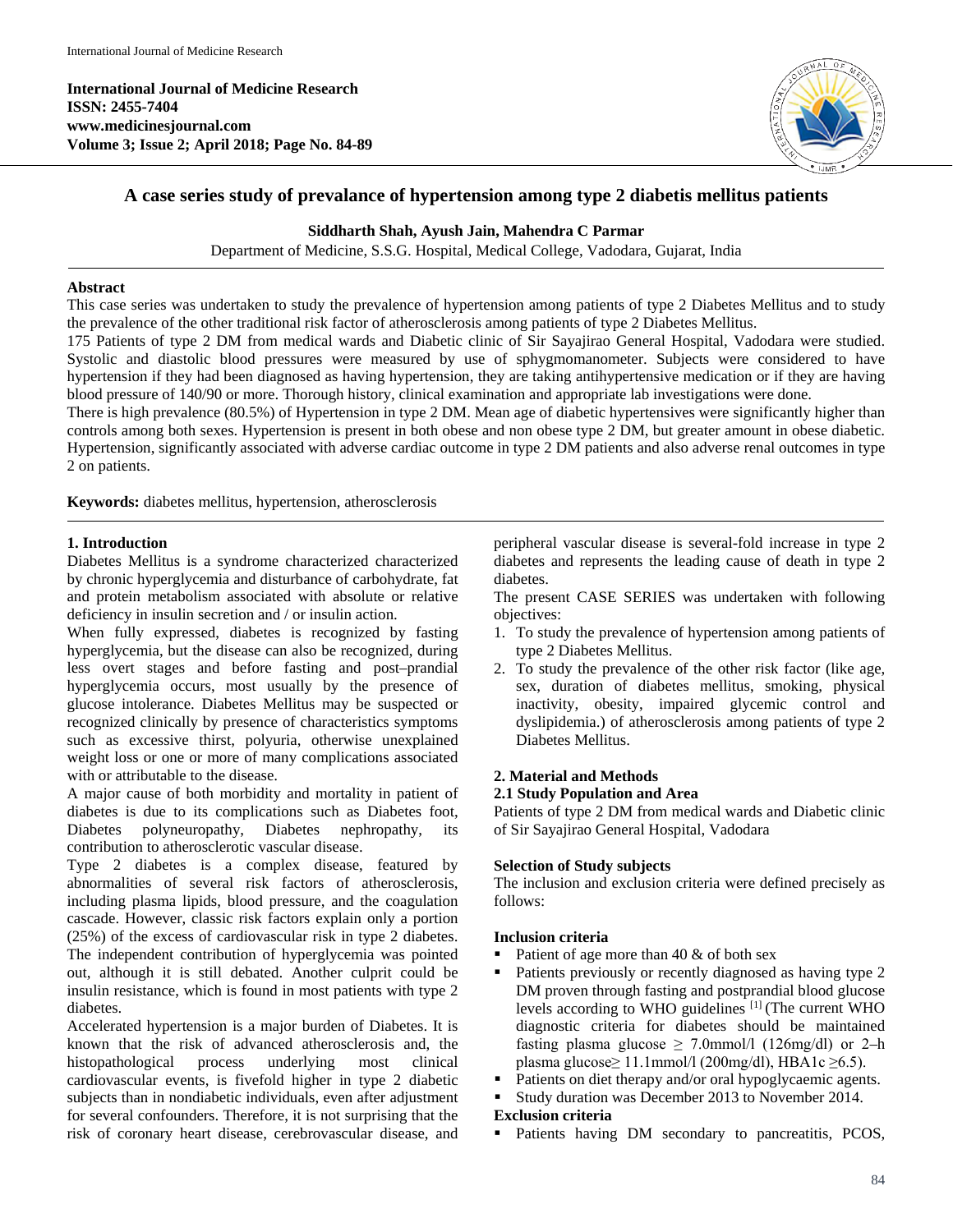Glucocorticoid therapy etc. old, debilitated, severely ill, those who can't speak, altered mental status, unconscious, comatose patients

- Patient presented with Diabetic ketoacidosis,
- Patient of type 1 DM and diabetic patient on insulin therapy.

# **2.2 History and Clinical examination**

After obtaining written informed consent, each patient enrolled in the study was asked in details history regarding the complaints pertaining to DM and its complication. All previous medical records of the patients were checked for the duration of DM, past and present medications, glycemic control, previous admissions, and presence of any known complication of DM.

Systolic and diastolic blood pressures were measured by use of sphygmomanometer. Subjects were considered to have hypertension if they had been diagnosed as having hypertension, they are taking antihypertensive medication or if they are having blood pressure of 140/90 or more. Search for presence of trophic changes, if any, was noted. All the peripheral pulsations were also checked.

Thorough examination of cardiovascular system, respiratory

system, alimentary system, and central nervous system including that of the optic fundus was performed methodically. Diabetic renopathy was used as a marker of micro angiopathic complications of type 2 DM.

# **2.3 Laboratory investigations**

Blood was drawn for routine check up for Haemogram, FBS, PP2BS, Blood Urea, Serum Creatinine, and Serum cholesterol. A routine and microscopic examination of urine was done.

# **3. Result and Data Analysis**

## **Prevalence of Hypertension in diabetic patients**





**Table 1:** Distribution of Hypertensive profile in study population

| Age Groups | <b>Cases (Hypertension Present)</b> |             |             | <b>Control (Hypertension Absent)</b> |             |              |
|------------|-------------------------------------|-------------|-------------|--------------------------------------|-------------|--------------|
|            | Male                                | Female      | Total       | Male                                 | Female      | <b>Total</b> |
| $41 - 50$  | 10 (7.75%)                          | 19 (14.78%) | 29 (22.48%) | 8 (17.39%)                           | 8 (17.39%)  | 16 (34.78%)  |
| $51 - 60$  | $25(19.4\%)$                        | 18 (13.95%) | 43 (33.33%) | 5(10.87%)                            | 5(10.87%)   | 10(21.74%)   |
| 61-70      | 20 (15.50%)                         | 20 (15.5%)  | 40 (31%)    | 7(15.26%)                            | 10 (21.74%) | 17 (36.96%)  |
| >70        | 9(7%)                               | $8(6.20\%)$ | 17 (13.79%) | 1(2.17%)                             | $2(4.34\%)$ | $3(6.51\%)$  |
| Total      | 64 (49.61%)                         | 65 (50.39%) | 129 (100%)  | 21 (45.65%)                          | 25 (54.35%) | 46 (100%)    |



**Fig 2**

Among all the diabetic patients, 75.29% male & 72.22% female detected to have Hypertension clinically.

50.4% of cases were females as against 49.6% of males. 54.4% of controls were females as against 45.6% of males. The mean age of the case group was 59.87 years and control group was 56.21 years.

**Table 2:** Comparison of study group with Hypertension and without Hypertension for age and sex distribution and duration of DM.

|                 | <b>Variables Hypertension (Present)</b> | <b>Hypertension</b><br>(Absent) | P<br>value |
|-----------------|-----------------------------------------|---------------------------------|------------|
| Age             | 59.87                                   | 56.21                           | >0.05      |
| <b>Duration</b> |                                         | 5.18                            |            |



**Fig 3**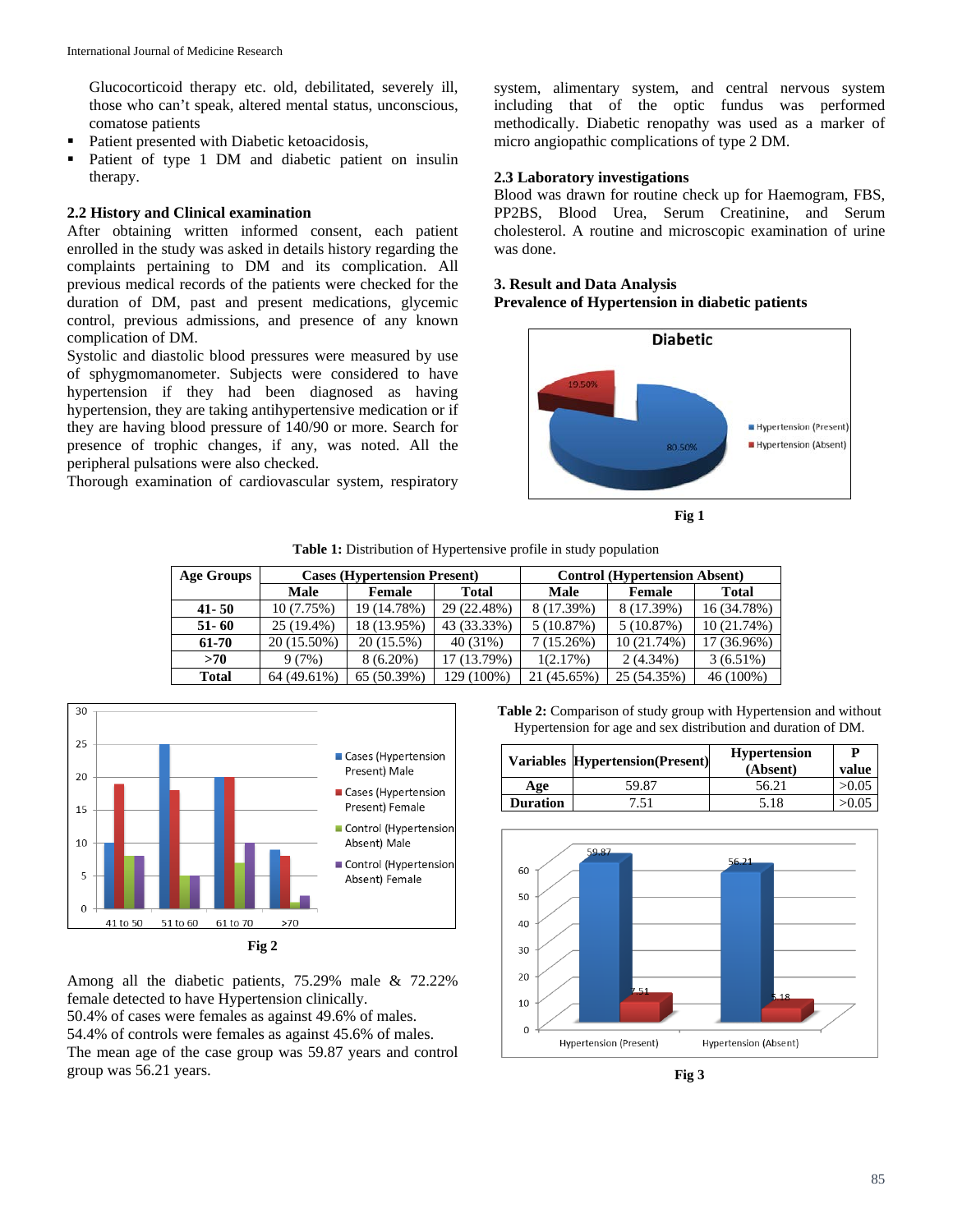**Table 3**

| Sex                           | Male | Female | <b>P</b> Value |
|-------------------------------|------|--------|----------------|
| <b>Hypertension</b> (Present) | 64   | 65     | >0.05          |
| Hypertension (Absent)         | ኅ 1  |        | >0.05          |



#### **Fig 4**

Mean value of age of patients without Hypertension is 59.87 & 56.21 years respectively which was statistically insignificant. Similarly numbers of male and female patients in both groups are  $64 \& 21$  and  $65 \& 25$  respectively. It was statistically in significant the mean duration of diabetics among the subjects with HYPERTENSION was 7.51 as compare to 5.18 years in subjects without HYPERTENSION, which was statically insignificant.

Table 4: Comparison of study group with Hypertension & without of Hypertension for CAD risk factors:

| <b>CAD Risk</b> | <b>Hypertension</b> | <b>Hypertension</b> | <b>P</b> value |
|-----------------|---------------------|---------------------|----------------|
| factors on      | $(Present) N=129$   | $(Absent)$ N=46     |                |
| ECG-            | 46                  |                     | < 0.0001       |



46 patients has CAD on ECG in subjects with Hypertension as compared to mere 9 subjects without Hypertension, which was

statistically significant, with  $\chi^2 = 37.92$  and P value <0.0001 by McNemar Test.

| <b>Table 5:</b> Risk Factor Profile in Diabetic Patients with Coronary |                       |  |  |
|------------------------------------------------------------------------|-----------------------|--|--|
|                                                                        | <b>Artery Disease</b> |  |  |

| Category                      |           | Number $(\% )$  |
|-------------------------------|-----------|-----------------|
| <b>Total Prevalence</b>       |           | 55/175 (31.43%) |
|                               | $40 - 50$ | 11/55           |
|                               | $51 - 60$ | 14/55           |
| Age in yrs                    | $61 - 70$ | 19/55           |
|                               | >70       | 11/55           |
| <b>Sex</b>                    | Male      | 27/55           |
|                               | Female    | 28/55           |
| Over weight                   |           | 23/55           |
| Obesity                       |           | 15/55           |
| Hypertension                  |           | 46/55           |
| Hypercholesterolemia          |           | 23/55           |
| <b>Associated Nephropathy</b> |           | 12/55           |
| <b>Associated Retinopathy</b> |           | 5/55            |

**Table 6:** Comparison of study group with HYPERTENSION with study group without Hypertension for micro albuminuria.

| Variable   | <b>Hypertension</b> | <b>Hypertension</b> | D       |
|------------|---------------------|---------------------|---------|
|            | (Present) $N=129$   | $(Absent)$ N=46     | value   |
| <b>MAU</b> |                     |                     | < 0.001 |



43 patients has MAU in subjects with Hypertension to mere 11 subjects without Hypertension which is statically significant with  $\chi^2 = 35.11$  and P value <0.001 by McNemar Test.

**Table 7:** Comparison of study group with HYPERTENSION with study group without HYPERTENSION for renal function by S.creatinine evaluation.

| <b>Variable</b> | <b>Hypertension</b><br>(Present) $N=129$ | <b>Hypertension</b><br>(Absent $N=46$ | value   |
|-----------------|------------------------------------------|---------------------------------------|---------|
| S. Creatinine   |                                          |                                       | < 0.001 |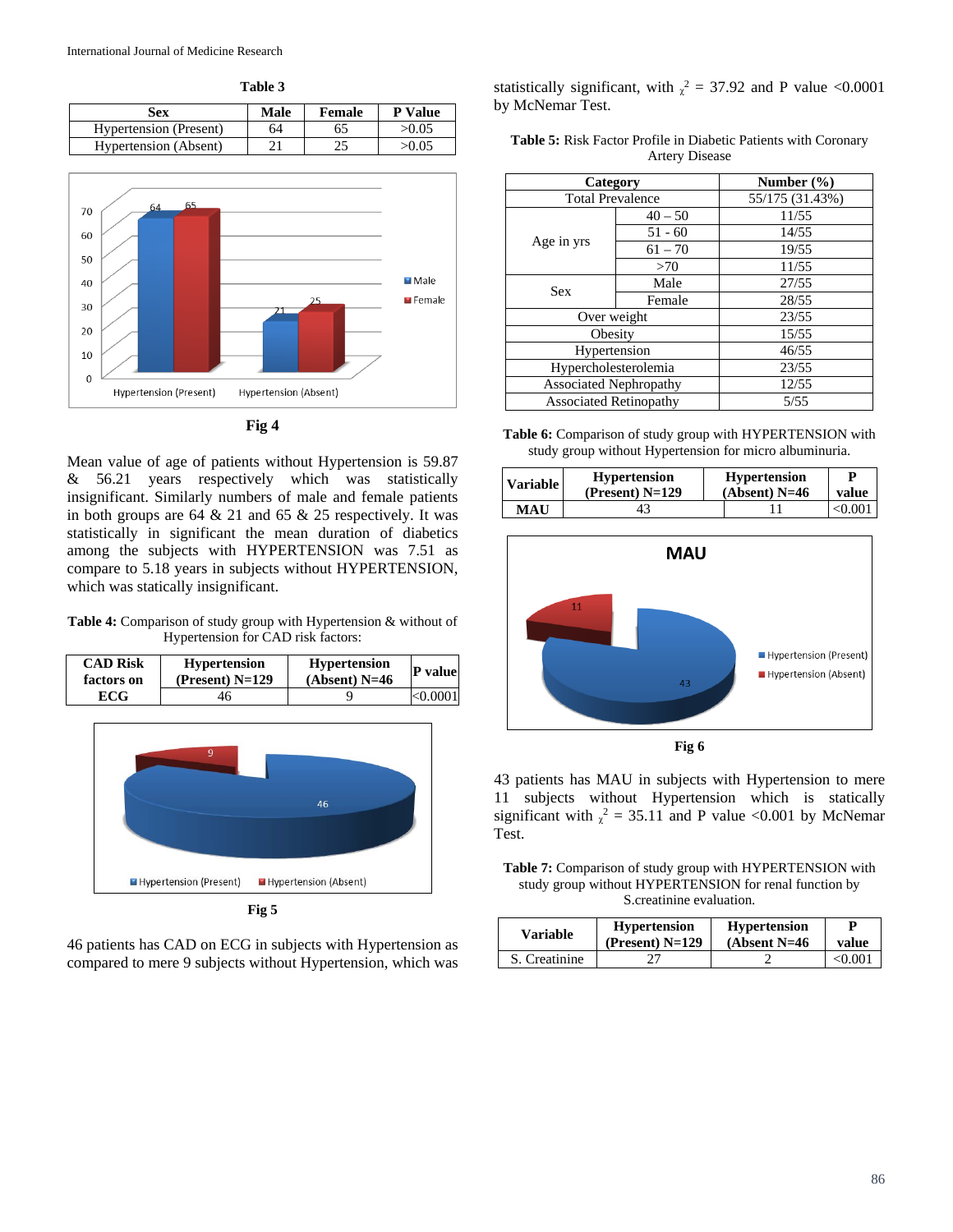

**Fig 7**

27 patients has renal involvement in subjects with Hypertension to mere 2 subjects without Hypertension which is statically significant with  $\chi^2 = 94.24$  and P value <0.0001 by Mc Nemar Test.

| Category                      | Number $(\% )$ |
|-------------------------------|----------------|
| <b>Total Prevalence</b>       | 29/175 (16.6%) |
|                               | Age in yrs     |
| $40 - 50$                     | 6/29           |
| $51 - 60$                     | 3/29           |
| $61 - 70$                     | 13/29          |
| >70                           | 7/29           |
|                               | <b>Sex</b>     |
| Male                          | 14/29          |
| Female                        | 15/29          |
| Over weight /Obesity          | 9/29           |
| Hypertension                  | 27/29          |
| Hypercholesterolemia          | 11/29          |
| <b>Associated CAD</b>         | 11/29          |
| <b>Associated Retinopathy</b> | 2/29           |

**Table 9:** Comparison of study group with Hypertension with study group without HYPERTENSION for retinopathy by D-fundus examination.

| <b>Variable</b> | <b>Hypertension</b> (Present)<br>$N=129$ | <b>Hypertension</b><br>$(Absent)$ N=46 | value   |
|-----------------|------------------------------------------|----------------------------------------|---------|
| <b>D</b> fundus |                                          |                                        | < 0.001 |



As shown in table 7 and figure 6, 14 patients has retinopathy in subjects with Hypertension to mere 1 subjects without Hypertension which is statically significant with  $\chi^2 = 98$  and P value <0.0001 by McNemar Test.

#### **Table 10:** Risk Factor Profile in Diabetic Patients with Retinopathy

| Category                      | Number $(\% )$ |  |
|-------------------------------|----------------|--|
| <b>Total Prevalence</b>       | 16/175 (16.6%) |  |
|                               | Age in yrs     |  |
| $40 - 50$                     | 4/16           |  |
| $51 - 60$                     | 5/16           |  |
| $61 - 70$                     | 4/16           |  |
| >70                           | 3/16           |  |
| <b>Sex</b>                    |                |  |
| Male                          | 10/16          |  |
| Female                        | 6/16           |  |
| Over weight /Obesity          | 9/16           |  |
| Hypertension                  | 15/16          |  |
| Hypercholesterolemia          | 4/16           |  |
| <b>Associated CAD</b>         | 7/16           |  |
| <b>Associated Nephropathy</b> | 3/16           |  |

**Table 11:** Stages of Retinopathy

| <b>Non Proliferative Retinopathy</b> | 12/16 |
|--------------------------------------|-------|
| Proliferative Retinopathy            | 3/16  |
| Macular Edema                        | 1/16  |



**Fig 9**

### **4. Discussion**

Hypertension and diabetes coexist more commonly than predicted by chance. They act in a synergistic manner to markedly accelerate cardiovascular damage, which is in turn responsible for the premature diabetes and higher rates of mortality that afflict diabetics.

Studying the prevalence of hypertension in diabetes gives opportunity to screen for risk factor and earlier treatment and prevention of progression and/or development of complications.

At the end of the study 80.5% of patients have HYPERTENSION out of all diabetic patients.

### **Age**

**Table 12**

|          |           | Male     | <b>Female</b> |                                                         |
|----------|-----------|----------|---------------|---------------------------------------------------------|
|          |           |          |               | Age Hypertension Hypertension Hypertension Hypertension |
|          | (Present) | (Absent) | (Present)     | (Absent)                                                |
| 41 to 50 |           |          | 19            |                                                         |
| 51 to 60 | 25        |          | 18            |                                                         |
| 61 to 70 | 20        |          | 20            |                                                         |
| >70      |           |          |               |                                                         |
| Total    |           |          |               | 25                                                      |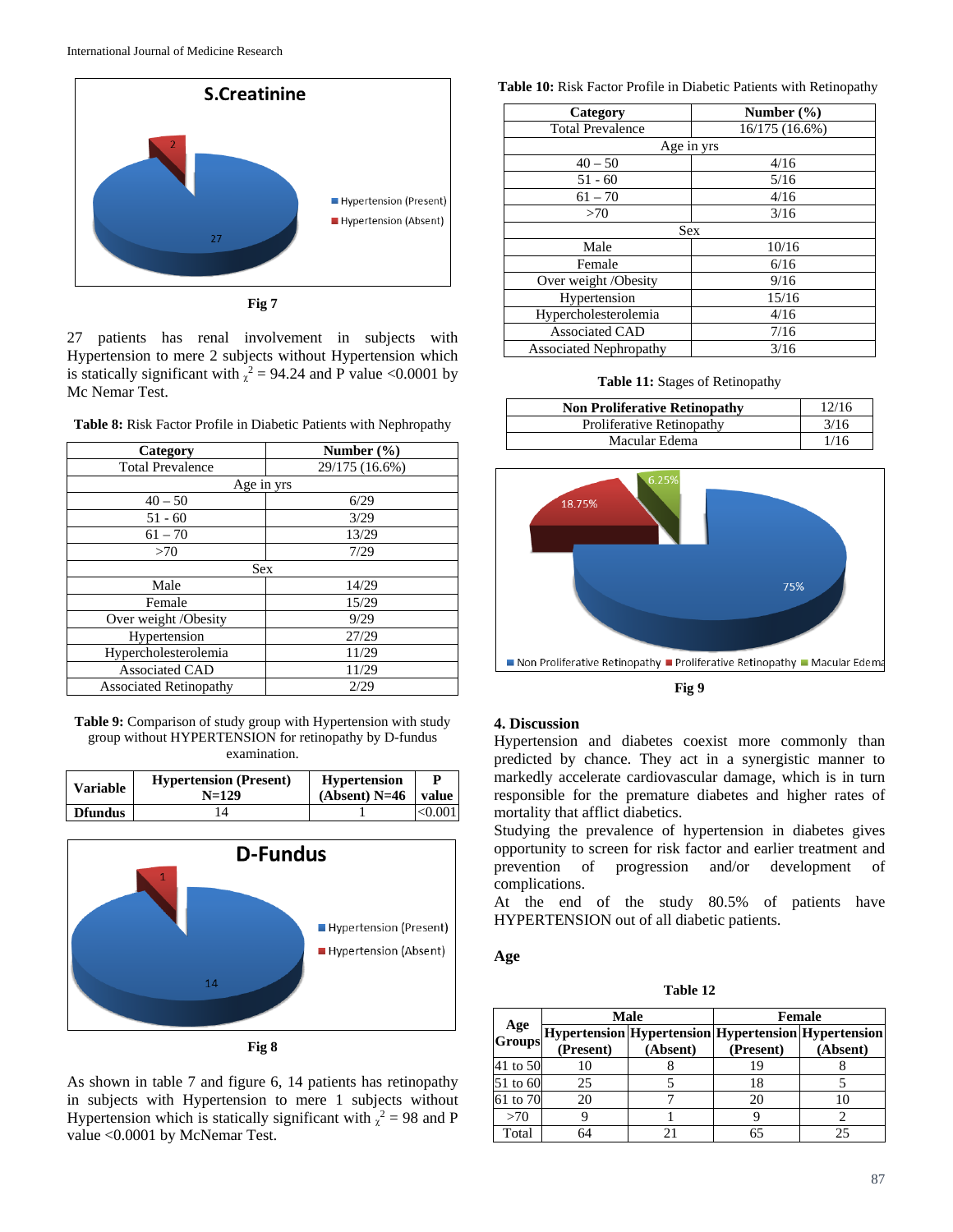Total numbers of patients were 175, out of which 85 were male and 90 were female patients.

Out of 175 patients 129 had hypertension.

40-50 year age group occupied 25.7%, 50-60 year age group occupied 30.3%, >60 year age group 32.6% and >70 year age group occupied 11.4% of population.

50-70 year age compromised largest group in the study also largest group with hypertension.

Out of 129 people who had hypertension 64 were male and 65 were female.

Out of 46 people without hypertension 21 were male and 25 were female.

Prevalence of hypertension was same in male and female.

| Table 1 |  |
|---------|--|
|---------|--|

| Case (Age in years) |        | Control (Age in years) |        |
|---------------------|--------|------------------------|--------|
| Male                | Female | Male                   | Female |
| 60.17               | 59.30  | 55.13                  | 57.26  |
| 51.1                | 50.8   |                        |        |
|                     |        |                        |        |

The mean age of male and female diabetic hypertensives is significantly higher than that of controls. Similar results were observed by Han *et al*. [1] and Sosenko *et al*. [2] It suggests that as mean age in population advances, the number of people with diabetes and hypertension also increases.

| яnі<br>ı |  |
|----------|--|
|          |  |

| Age   | <b>CAD</b>                                  | <b>Diabetic</b><br><b>Nephropathy</b> | <b>Diabetic</b><br><b>Retinopathy</b> | Total<br>No. of patients |
|-------|---------------------------------------------|---------------------------------------|---------------------------------------|--------------------------|
|       | 41 to 50 11 (24.5%)                         | 6(13.5%)                              | 4(9%)                                 | 45                       |
|       | 51 to 60 $\left  \frac{14}{26.5\%} \right $ | 3(6%)                                 | $5(9.5\%)$                            | 53                       |
|       | 61 to 70 19 (33.3%)                         | 13 (22.8%)                            | 4(7%)                                 | 57                       |
| >70   | 11 (55%)                                    | 7(35%)                                | 3(15%)                                | 20                       |
| Total | 55                                          | 29                                    | 16                                    | 175                      |

End organs complication were found to increase with age and were in more patients who had longer duration of hypertension.

## **Effect of Hypertension over various complications of diabetes mellitus**

| able |  |
|------|--|
|------|--|

|                             | <b>CAD</b> | <b>Diabetic</b><br>Nephropathy | <b>Diabetic</b><br><b>Retinopathy</b> |
|-----------------------------|------------|--------------------------------|---------------------------------------|
| <b>Hypertension Present</b> | 46         |                                |                                       |
| <b>Hypertension Absent</b>  |            |                                |                                       |
| p value                     | 0.0001     | ാ റെവ                          | $\leq 0.0001$                         |

CAD prevalence was 31.5% in this study. Males and females were equally affected. Hypertension was associated significantly with CAD  $(p<0.0001)$ .

This prevalence was somewhat higher to that reported from Chennai urban population study  $[3]$  (17.8%).

Diabetes research center from madras [4] reported prevalence of 11.4%. This high prevalence could be because of Asian Indian phenotype that is prevalent in Indians (obesity, hypertension, and dyslipidemias) and high insulin resistance in Indians.

The prevalence of Nephropathy was 16% with male and female equally affected. Hypertension was associated significantly with diabetic nephropathy.

Micro albuminuria was present in 90% in nephropathy group.

The prevalence reported by Vora *et al.* [5] was 7%.

Diabetic retinopathy was found in 9% of study group of which males affected more than females in this study.

This is higher than prevalence reported by Mohan *et al* from Madras<sup>4</sup> (7.4%) and Ram chandran *et al.*  $[6]$  (6.7%)

Prevalence of retinopathy in UKPDS [7] was 20-35%.

All these studies used fundus photography to evaluate retinopathy that resulted in high prevalence. The prevalence is lower in Indian as compared to western countries.

The presence of hypertension is independent predictor of complication of Diabetics.

Therefore, it seems that hypertension can strongly contributes to more divesting chronic complications of type 2 diabetics. This findings suggests that hypertension in type 2 diabetes deserves specific treatments targeting not hyperglycemia only.

# **5. Conclusion**

The study was designed to observe prevalence of Hypertension in type 2 diabetic patients.

In this study, we recruited 175 patients of type 2 DM randomly, who were on oral hypoglycemic agents from those patients who admitted in medical wards and attending diabetic clinic in Sir Sayajirao Hospital, Vadodara. The salient observations of study were:

- 1. There is high 80.5 prevalence of Hypertension in type 2 DM.
- 2. Mean age of diabetic hypertensives were significantly higher than controls among both sexes.
- 3. Hypertension is present in both obese and non obese type 2 DM, but greater amount in obese diabetic.
- 4. Hypertension, significantly associated with adverse cardiac outcome in type 2 DM patients and also adverse renal outcomes in type 2 on patients.

Therefore, therapeutic options capable of aggressively controlling Hypertension might be considered in treatment of these patients. These options might results in both the control of hyperglycemia and Hypertension by acting on common roots of diabetes and atherosclerosis.

## **6. Limitation**

In our study of 175 patients of type 2 Diabetes Mellitus, the following drawbacks inevitably remained.

- 1. The study involves a comparatively smaller number of patient (n=175) and in remains to be seen whether the observation seen by us truly reflection of the universe population data.
- 2. Other markers of atherosclerosis and hypertension like lower limb Doppler, renal Doppler and angiography study could not be performed to add to our body of evidence of morbidity due to atherosclerosis and hypertension.
- 3. Other factor affecting atherosclerosis and hypertension like plasma homocysteine levels, oxidant stress could not be confounding factor for the risk of atherosclerosis.
- 4. Because a screening of peripheral arteriosclerosis and renal atherosclerosis with Doppler was not performed in